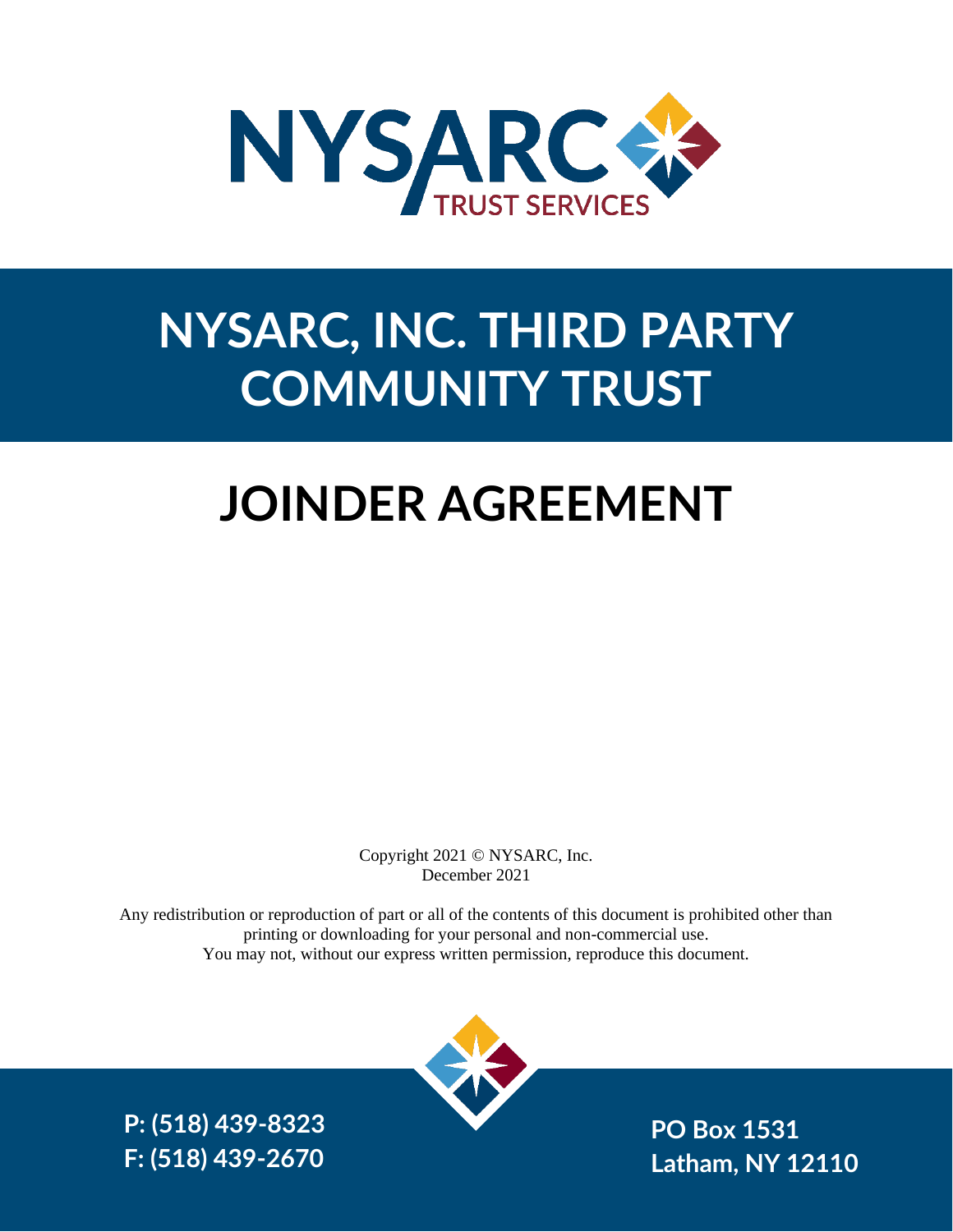## **NYSARC, Inc. Third Party Community Trust Joinder Agreement**

**This is a legal document. It is an agreement pertaining to a supplemental needs trust created pursuant to NY EPTL 7-1.12.** 

The undersigned hereby adopts and establishes a sub-trust account under the **NYSARC, INC. THIRD PARTY COMMUNITY TRUST ("3PCT")** dated May 27, 2021, and as amended. **This Trust is Irrevocable. You are advised to seek professional counsel before signing.**

*NOTE: All questions must be answered or your application will be delayed.*

| 1. | <b>Donor Information:</b>                                                                                                                                |  |  |
|----|----------------------------------------------------------------------------------------------------------------------------------------------------------|--|--|
|    | (First Name, Middle Name, Last Name)                                                                                                                     |  |  |
|    |                                                                                                                                                          |  |  |
|    |                                                                                                                                                          |  |  |
|    |                                                                                                                                                          |  |  |
|    | Telephone Number of Donor: $(\_\_\_\_\_\_$ - $(\_\_\_$ (Home) $(\_\_\_\_\_\_$ - $(\_\_\_\_\_$ (Mobile)                                                   |  |  |
|    |                                                                                                                                                          |  |  |
| 2. | Beneficiary Information: 2008 2010 2021 2022 2023 2024 2022 2023 2024 2022 2023 2024 2022 2023 2024 2025 2026 20<br>(First Name, Middle Name, Last Name) |  |  |
|    |                                                                                                                                                          |  |  |
|    | Date of Birth: ____________ (mm/dd/yyyy)                                                                                                                 |  |  |
|    |                                                                                                                                                          |  |  |
|    |                                                                                                                                                          |  |  |
|    | Telephone Number of Donor: (____) _________(Home) (___) _______(Mobile)                                                                                  |  |  |
|    |                                                                                                                                                          |  |  |
|    |                                                                                                                                                          |  |  |
|    | Gender: Citizenship: Citizenship:                                                                                                                        |  |  |
|    |                                                                                                                                                          |  |  |
|    | (First/Last Name)                                                                                                                                        |  |  |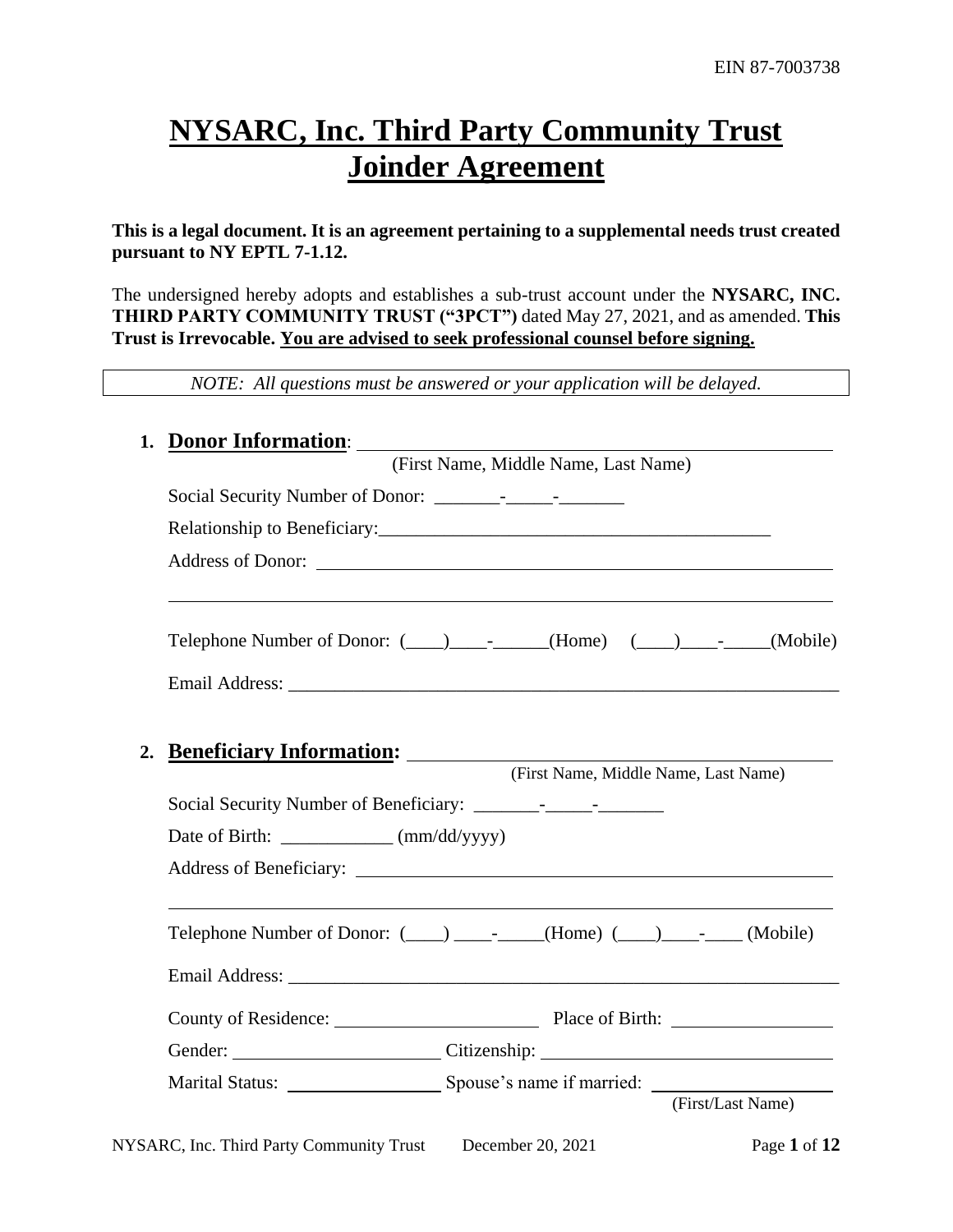|  | 3. Beneficiary's Qualifying Disability(ies): |
|--|----------------------------------------------|
|  |                                              |

#### **4. Funding Information: (indicate all that are applicable):**

Upon acceptance of Joinder Agreement by Trustee or Designee, the trust is available for funding from any third party source (electronic deposit or check payment). Checks should be made payable to *NYSARC, Inc. Third Party Community Trust fbo [Beneficiary's Name].*

Please update your beneficiary designations to name the Beneficiary's sub-account with *NYSARC, Inc. Third Party Community Trust*. Specific language can be found on our website under in the *Documents* section.

a) Source of Funding: *(Select all that apply)*

**Lump Sum contribution by Donor(s) or others** 

 $\Box$  Last Will and Testament of the Donor(s)

Transfer from an existing Trust – **Please provide a copy of trust.**

By Beneficiary Designation – **Please provide a copy of the applicable beneficiary** 

#### **designation form(s).**

Other (please explain) \_\_\_\_\_\_\_\_\_\_\_\_\_\_\_\_\_\_\_\_\_\_\_\_\_\_\_\_

b) Initial Deposit Amount (estimate if not certain): \_\_\_\_\_\_\_\_\_\_\_\_\_\_\_\_\_\_\_\_\_\_\_\_\_\_\_

## **5. Court Order:**

| Is the Trust being established as the result of a Court Order? | $Yes \Box No \Box$ |
|----------------------------------------------------------------|--------------------|
| If yes, please include a copy of the Court Order.              |                    |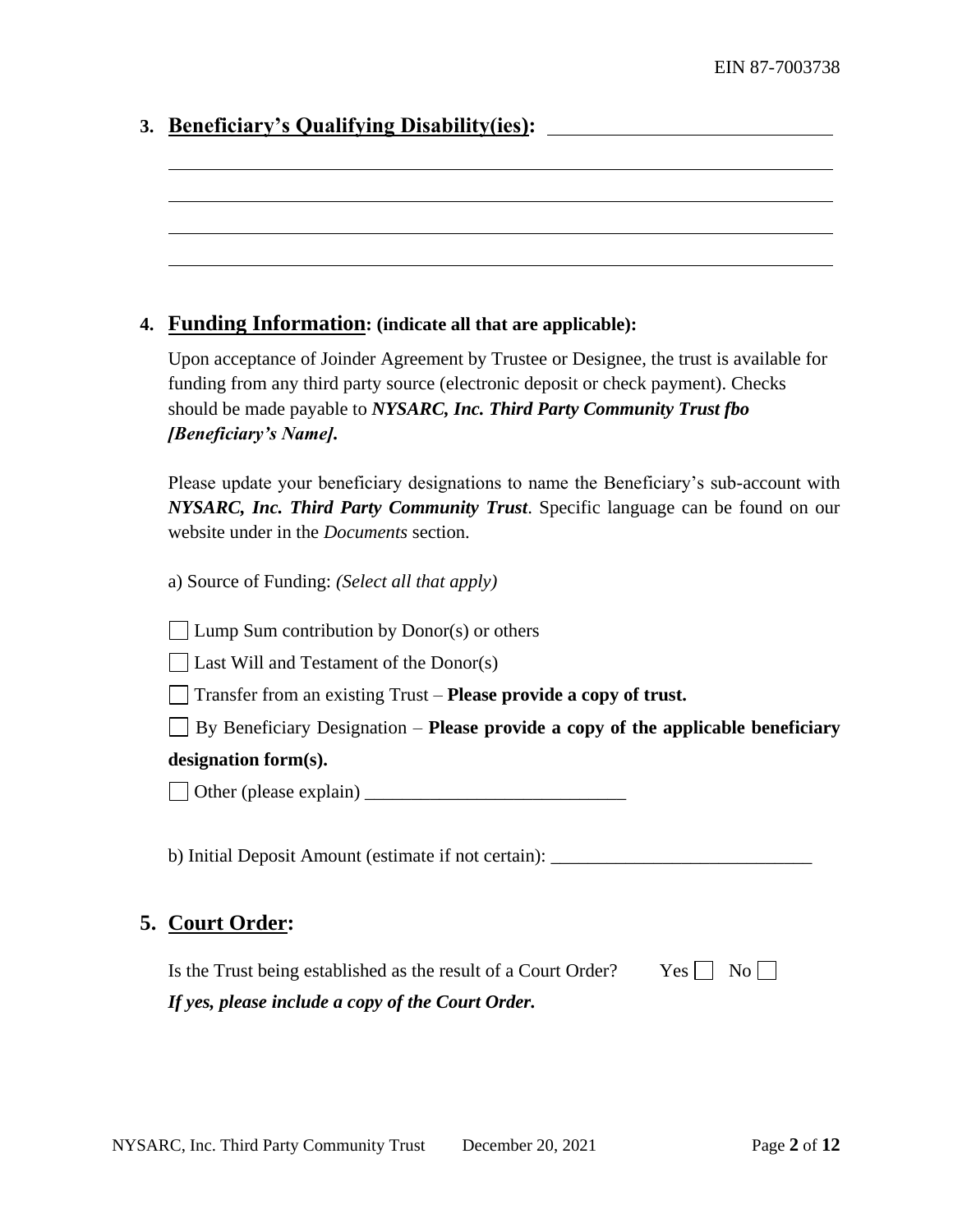## **6. Beneficiary's Income:**

Indicate what sources of income the Beneficiary receives:

| Social Security (Indicate Benefit Type)*:                                     |                                                                |
|-------------------------------------------------------------------------------|----------------------------------------------------------------|
| Supplemental Security Income (SSI)?                                           | $\mathrm{No}$    <br>Yes                                       |
| Social Security Disability Income (SSDI)?                                     | $\mathrm{No}$    <br>Yes                                       |
| Social Security Retirement Income (SSA)?                                      | Yes $\lfloor$<br>$\mathrm{No}$                                 |
| Social Security Survivor/Dependent Benefits?                                  | Yes  <br>$\rm{No}$                                             |
| **Provide copy of Social Security Award letter, indicating your claim number. |                                                                |
| Other income? Yes                                                             | No $\Box$ If yes, please provide source, amount and frequency. |

### **7. Benefits:**

| Does the Beneficiary receive Medicaid? Yes $\Box$ No $\Box$ Pending $\Box$ |  |  |
|----------------------------------------------------------------------------|--|--|
| If yes, list Medicaid Case #:                                              |  |  |

Please list additional monthly benefits that the Beneficiary receives, such as Food Stamps, HUD Section 8, etc. and monthly amount(s): \_\_\_\_\_\_\_\_\_\_\_\_\_\_\_\_\_\_\_\_\_\_\_\_\_\_\_\_\_\_

\_\_\_\_\_\_\_\_\_\_\_\_\_\_\_\_\_\_\_\_\_\_\_\_\_\_\_\_\_\_\_\_\_\_\_\_\_\_\_\_\_\_\_\_\_\_\_\_\_\_\_\_\_\_\_\_\_\_\_\_\_\_\_\_\_\_

## **8. Living Arrangements: (indicate the Beneficiary's living arrangement):**

| Independently                   | CR/IRA/ICF (supervised OPWDD)     |  |
|---------------------------------|-----------------------------------|--|
| With Spouse                     | CR/IRA (supportive OPWDD)         |  |
| With Family/Parents             | <b>Family Care Program</b>        |  |
| <b>Assisted Living Facility</b> | Nursing Home                      |  |
| Transitional housing (OMH)      | Permanent Supported Housing (OMH) |  |
| Inpatient                       | Other (explain)                   |  |

If in an OPWDD residential program, does the Beneficiary receive community funds (clothing allowance)?

 $Yes \fbox{or} \fbox{or} \fbox{or} \fbox{or} \fbox{or} \fbox{or} \fbox{or} \fbox{or} \fbox{or} \fbox{or} \fbox{or} \fbox{or} \fbox{or} \fbox{or} \fbox{or} \fbox{or} \fbox{or} \fbox{or} \fbox{or} \fbox{or} \fbox{or} \fbox{or} \fbox{or} \fbox{or} \fbox{or} \fbox{or} \fbox{or} \fbox{or} \fbox{or} \fbox{or} \fbox{or} \fbox{or} \fbox{or} \fbox{or} \fbox{or} \fbox{or} \fbox$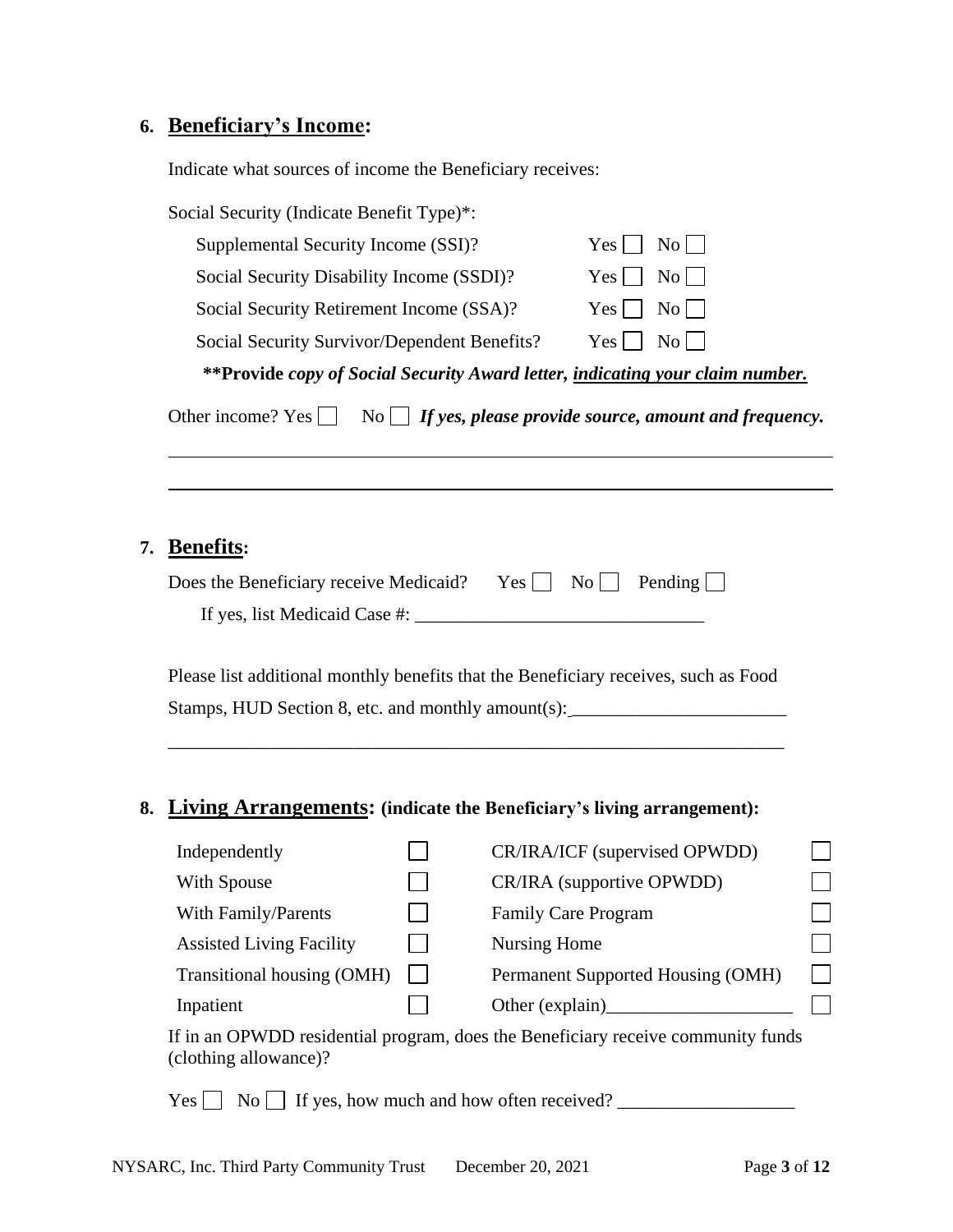## **9. Beneficiary Services:**

List other services that the Beneficiary receives (include day services, service coordination, employment programs, etc.):

| Service | Name of Provider |
|---------|------------------|
|         |                  |
|         |                  |
|         |                  |
|         |                  |

**Representative Payee**, please list their name and contact information. Note: By listing a rep payee, you authorize NYSARC to communicate with this individual regarding your trust account:

| Name:                                                   | N/A |
|---------------------------------------------------------|-----|
|                                                         |     |
| Address:                                                |     |
| Telephone No.: $(\_\_)$<br>$\qquad \qquad \blacksquare$ |     |

## **10. Guardianship:**

Is there a court appointed Guardian for the Beneficiary? Yes  $\Box$  No  $\Box$ 

*If yes, attach copy of Decree and Letters of Guardianship (Art. 17A) OR Guardianship Order and Commission (Art. 81) and complete the following:*

| Guardian of the:                                    | Person         | $\vert$ Property | <b>Both</b>                                                                          |  |
|-----------------------------------------------------|----------------|------------------|--------------------------------------------------------------------------------------|--|
| Please list name(s) and address(es) of Guardian(s): |                |                  |                                                                                      |  |
|                                                     |                |                  | Are Standby and/or Alternate Standby Guardian(s) appointed? Yes $\Box$ No $\Box$     |  |
| If yes, for the:                                    | $\vert$ Person | $\vert$ Property | <b>Both</b>                                                                          |  |
|                                                     |                |                  | Please list name(s) and address(es) of Standby and/or Alternate Standby Guardian(s): |  |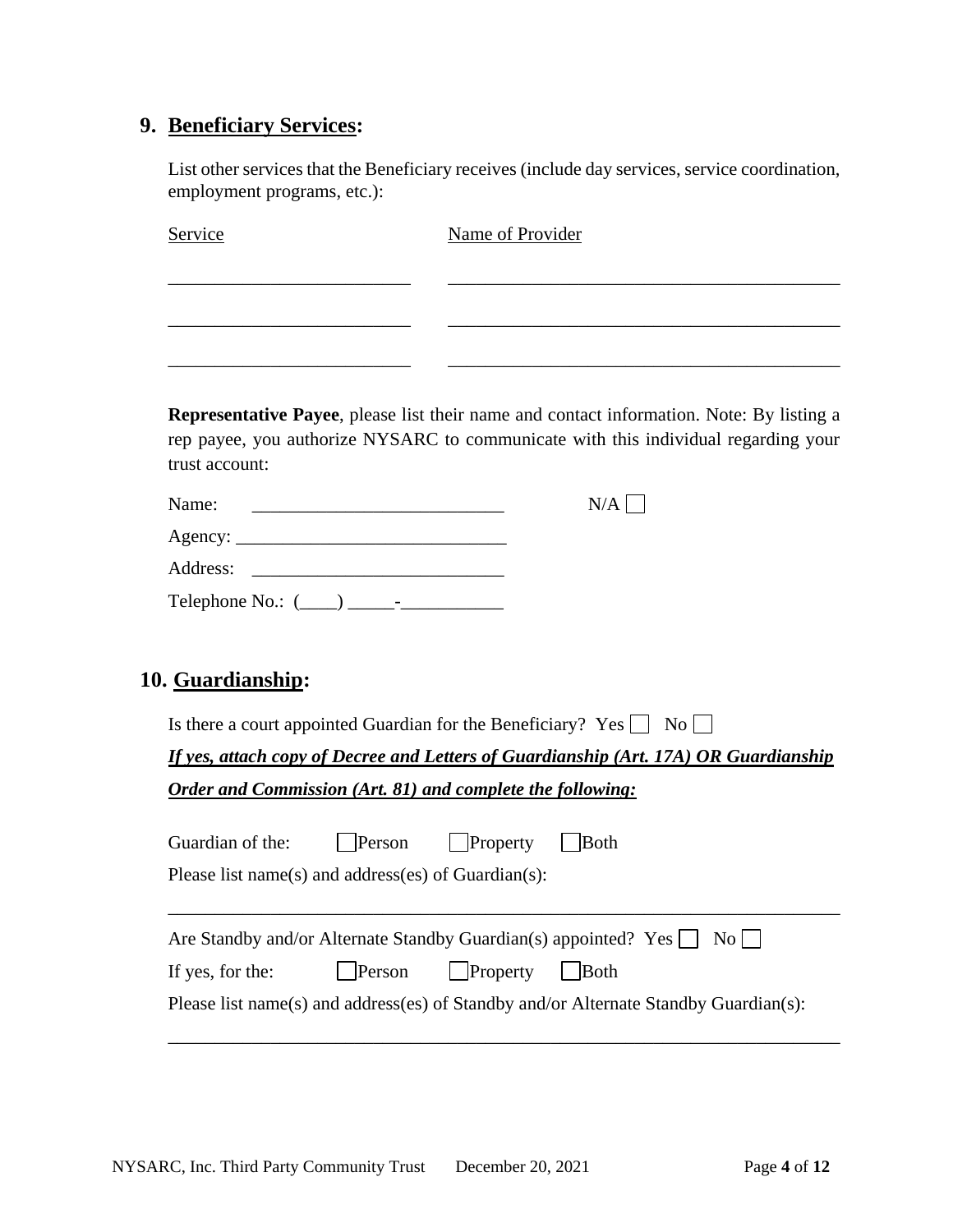### **11. Beneficiary Liaison:**

The Donor may designate a Beneficiary Liaison who may serve as the contact person to NYSARC Trust Services for all administrative purposes. The purpose of the Beneficiary Liaison is to serve in an advisory capacity to the Trustee by identifying the needs of the Beneficiary that can be met by the funds held in the Trust and regularly communicating these needs to NYSARC. This person receives the Welcome Packet, monthly bank statements, and tax documents.

| Name:<br><u> 1980 - Jan Barbara, martin da kasar Amerikaan kasar Indonesia.</u>                                                                                                                                                |  |
|--------------------------------------------------------------------------------------------------------------------------------------------------------------------------------------------------------------------------------|--|
| Address:                                                                                                                                                                                                                       |  |
| Telephone No.: $(\_\_\_\_\_\_\_\_$                                                                                                                                                                                             |  |
| Email Address: No. 1996. The Second Second Second Second Second Second Second Second Second Second Second Second Second Second Second Second Second Second Second Second Second Second Second Second Second Second Second Seco |  |

## **12. Authorized Contacts:**

*Please list Court appointed Guardians, family members, service providers, friends, or other representatives. Authorized contacts can obtain information about the trust account from customer service, the automated phone system, and the Online Portal, including but not limited to account balances, transaction details, and legal documents for reporting purposes.* 

*You must list at least one authorized contact who can submit requests.*

|                                                      | Receive<br>Monthly | Submit<br>Requests for   |
|------------------------------------------------------|--------------------|--------------------------|
|                                                      |                    | Statements Disbursements |
| Telephone No.: $(\_\_\_\_\_\_\_\_\_\$                |                    |                          |
|                                                      |                    |                          |
|                                                      |                    |                          |
| Allow Online Portal Access? Yes    <br>$\mathrm{No}$ |                    |                          |
|                                                      | Receive            | Submit                   |
|                                                      | Monthly            | Requests for             |
|                                                      | Statements         | Disbursements            |
| Telephone No.: $(\_\_\_\_\_\_\_\_\_$                 |                    |                          |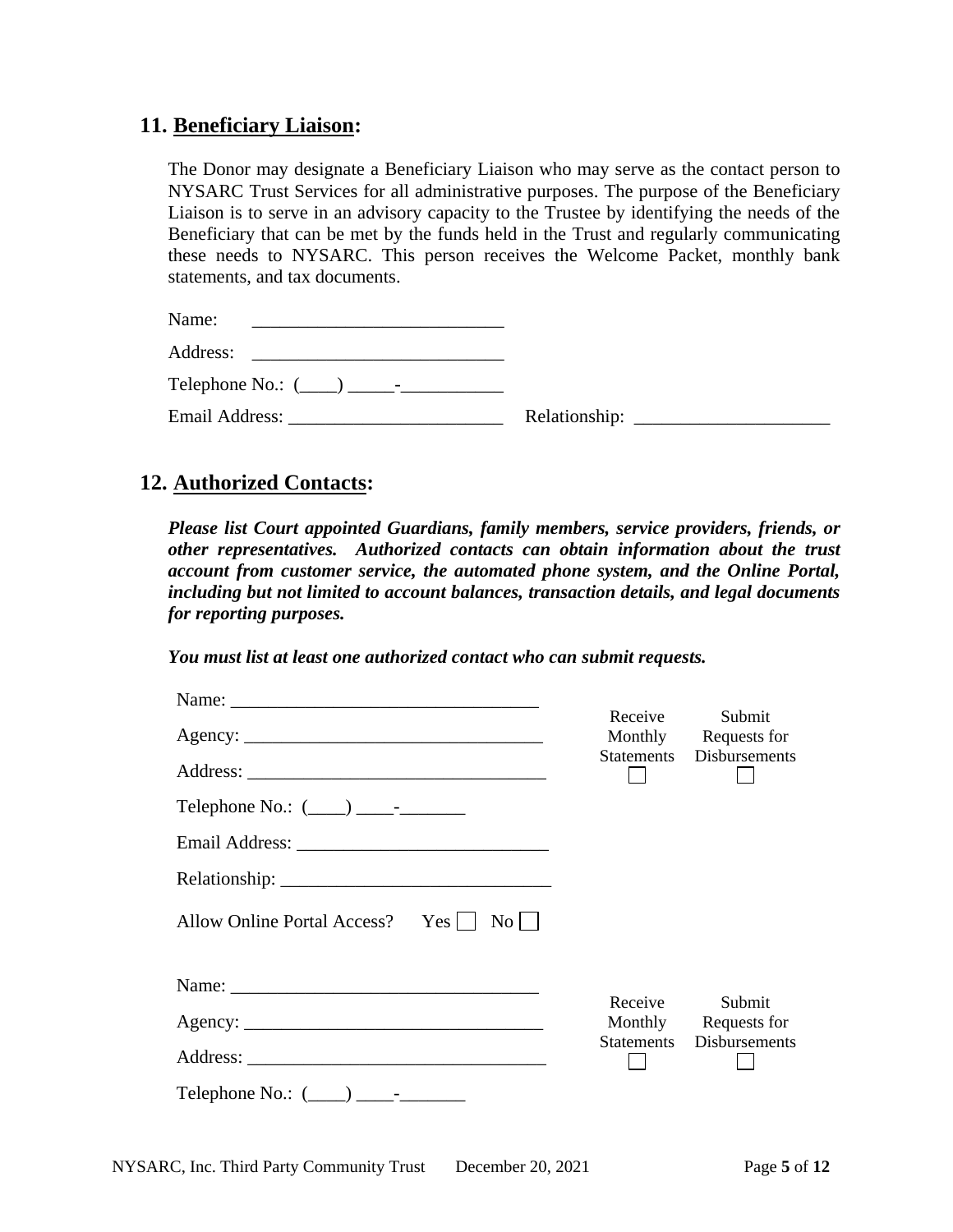| Allow Online Portal Access? Yes<br>$\overline{N_0}$ |         |                                |
|-----------------------------------------------------|---------|--------------------------------|
|                                                     |         |                                |
| Agency:                                             | Receive | Submit<br>Monthly Requests for |
|                                                     |         | Statements Disbursements       |
| Telephone No.: $(\_\_\_\_\_\_\_\_\_\_$              |         |                                |
|                                                     |         |                                |
|                                                     |         |                                |
| Allow Online Portal Access? Yes    <br>$\rm{No}$    |         |                                |
| <b>Monthly Statements:</b>                          |         |                                |

| Should the Beneficiary receive a copy of the monthly statement? | $Yes \Box No \Box$ |  |
|-----------------------------------------------------------------|--------------------|--|
| Should the Donor receive a copy of the monthly statement?       | $Yes \Box No \Box$ |  |

## **14. Professional Representative: (Attorney, Case Manager, etc.)**

Please list the professional representative who referred you to NYSARC Trust Services.

| Email Address: __ |  |
|-------------------|--|

**Please note:** Professional representatives will not be able to make changes to your account or submit Disbursement Requests. If you would like them to act in this manner, please make sure to list them above as an authorized contact.

## **15. Supplemental Donor Information:**

**13.** 

As the Donor of this Trust, what are your hopes and intentions for how the Trust funds would be used?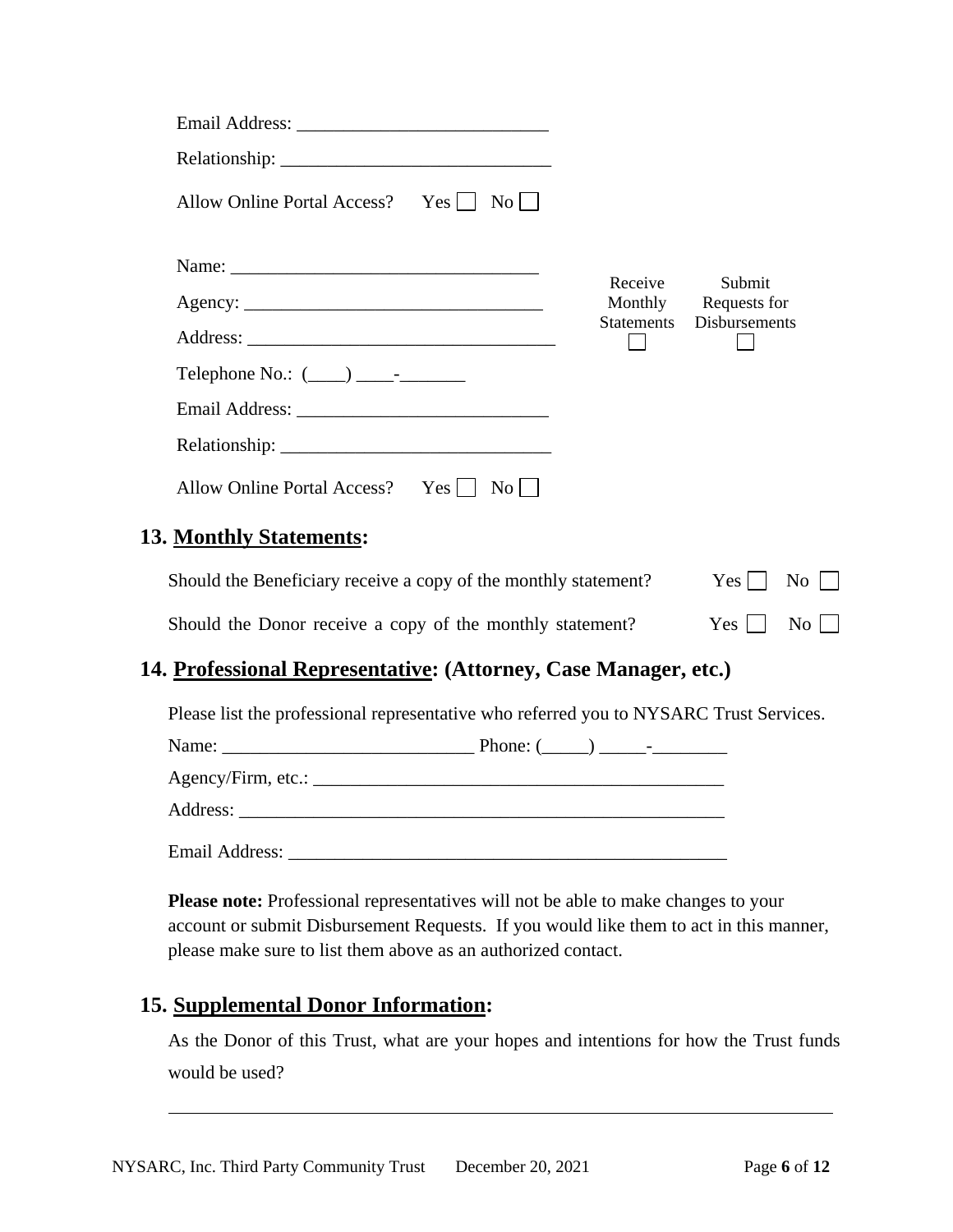## **16. Supplemental Beneficiary Information:**

In this section, please tell us about the Beneficiary, including their interests and hobbies. Please provide any additional information that may assist our office with the administration of the Trust. (Attach additional documentation as needed)

Immediate Needs:

Future Needs:

## **17. Funeral Provisions:**

| a) Does the Beneficiary have funeral provisions in place? Yes<br>$\overline{N_0}$     |
|---------------------------------------------------------------------------------------|
| If yes, please provide details (e.g. funeral home, plot location, etc.)               |
|                                                                                       |
|                                                                                       |
|                                                                                       |
| b) Do you intend to use trust funds to pay for funeral expenses? Yes $\Box$ No $\Box$ |

\_\_\_\_\_\_\_\_\_\_\_\_\_\_\_\_\_\_\_\_\_\_\_\_\_\_\_\_\_\_\_\_\_\_\_\_\_\_\_\_\_\_\_\_\_\_\_\_\_\_\_\_\_\_\_\_\_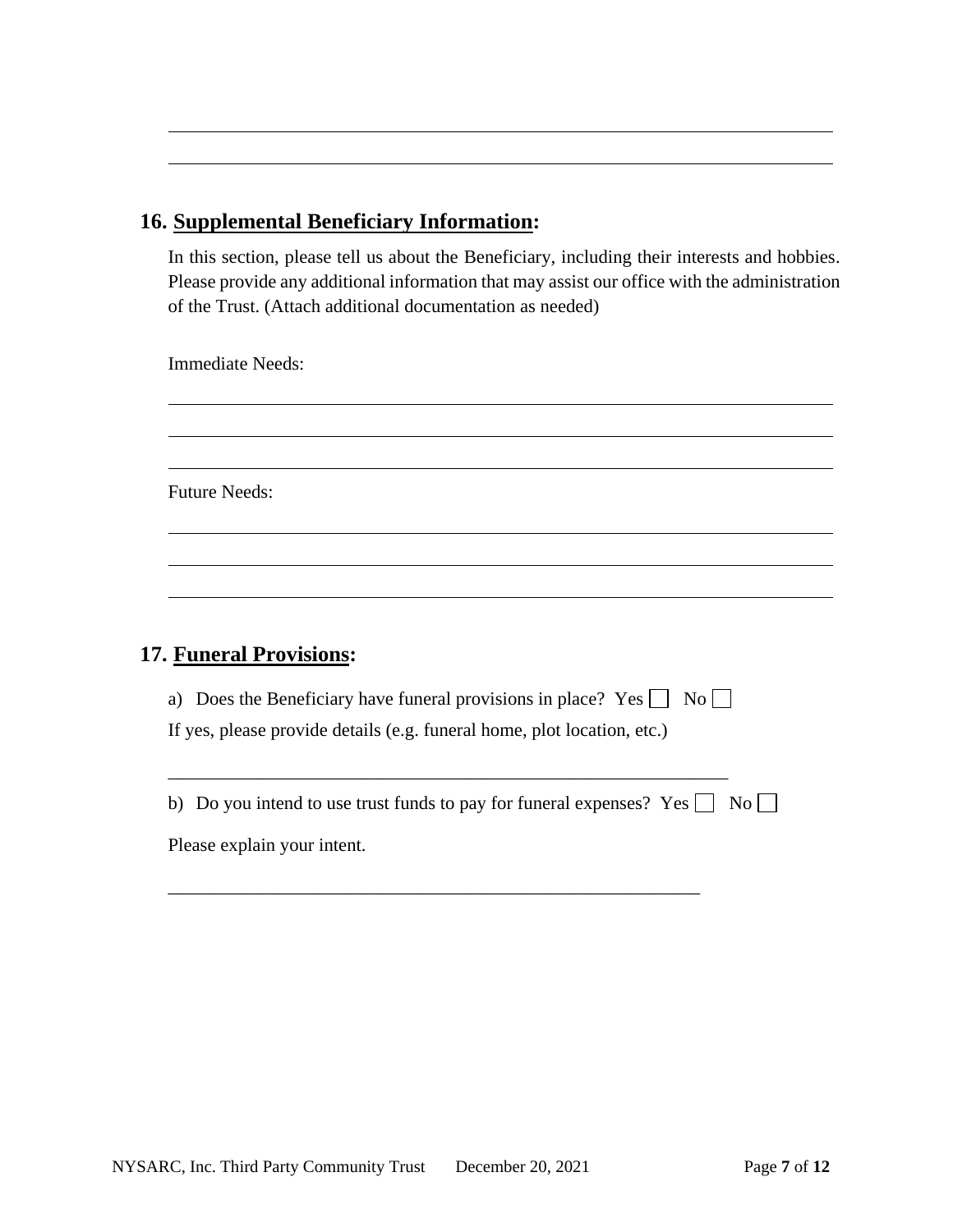## *Information and Disclosures:*

#### Death of Beneficiary:

Upon the death of the Beneficiary, any funds remaining in the Beneficiary's sub-trust account shall be paid to the residual beneficiaries per this Joinder Agreement, only after the final payment of any reasonable funeral expenses, all Trustee fees and administrative expenses including but not limited to a Judicial Settlement of the account if necessary. If you wish to designate NYSARC, Inc. as a residual or contingent beneficiary, you may do so below.

If a residual beneficiary is deceased, their portion will be paid to the contingent beneficiary as listed in this Joinder Agreement. If a contingent beneficiary is deceased, their portion, if any, will be divided and paid to the surviving residual beneficiary(ies) in equal shares. If all parties are deceased, NYSARC, Inc. Third Party Community Trust will retain the funds.

I instruct, the Trustee to disburse the remaining amount to the following named residual Beneficiaries as follows *(percentages must equal 100%):*

|    | Percentage or Dollar Amount                              | Name and Relationship |
|----|----------------------------------------------------------|-----------------------|
|    | 1. $\frac{9}{10}$ to $\frac{1}{10}$                      |                       |
|    | 2. $\frac{96}{10}$ to $\frac{1}{10}$                     |                       |
| 3. |                                                          |                       |
| 4. |                                                          |                       |
|    | % to NYSARC, Inc. (optional)                             |                       |
|    | % to [Designated Chapter of The Arc New York] (optional) |                       |
|    | % Percentage must equal 100%                             |                       |

IMPORTANT: You are NOT required to contribute any amount of the remaining account balance to NYSARC, Inc. If you choose to do so, your contribution will greatly assist NYSARC, Inc.'s ability to provide care, daily support, residential services, advocacy, and supplemental needs to people with disabilities served by Chapters of the Arc New York.

#### **1. Residual Beneficiary**

| Name: |  |
|-------|--|
|       |  |
|       |  |
|       |  |
|       |  |
|       |  |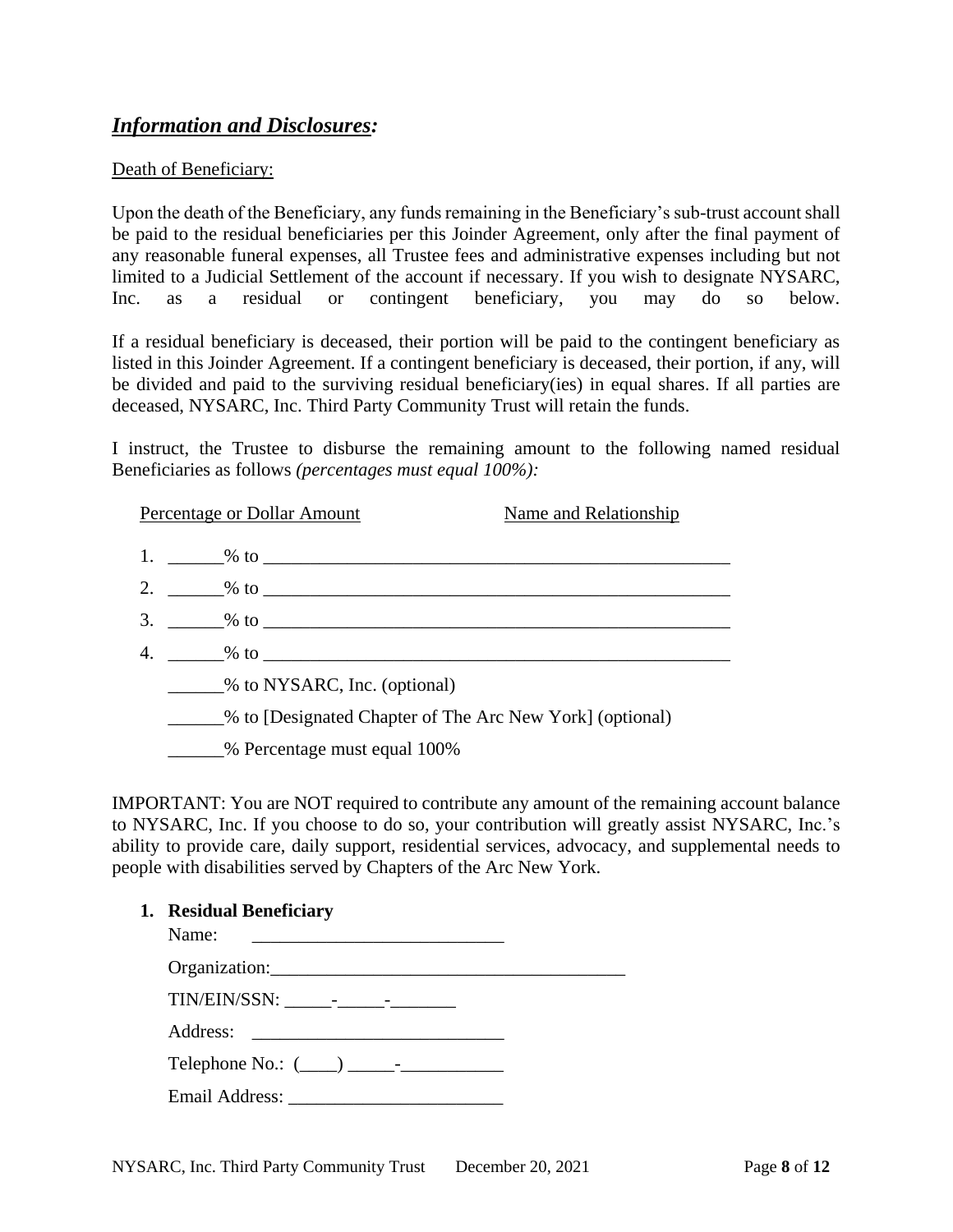| <b>Contingent beneficiary to Residual Beneficiary listed above:</b>                 |  |
|-------------------------------------------------------------------------------------|--|
|                                                                                     |  |
|                                                                                     |  |
|                                                                                     |  |
|                                                                                     |  |
| Telephone No.: $(\_\_\_\_\_\_\_\_\$                                                 |  |
|                                                                                     |  |
| 2. Residual Beneficiary<br>Name:<br><u> 1980 - Johann John Stone, mars et al. (</u> |  |
|                                                                                     |  |
|                                                                                     |  |
| Address:                                                                            |  |
|                                                                                     |  |
|                                                                                     |  |
| <b>Contingent beneficiary to Residual Beneficiary listed above:</b>                 |  |
|                                                                                     |  |
| Name:                                                                               |  |
|                                                                                     |  |
|                                                                                     |  |
|                                                                                     |  |
| Telephone No.: $(\_\_\_\_\_\_\_\_\$                                                 |  |
|                                                                                     |  |
| 3. Residual Beneficiary<br>Name:                                                    |  |
|                                                                                     |  |
|                                                                                     |  |
| Address:                                                                            |  |
|                                                                                     |  |
|                                                                                     |  |
|                                                                                     |  |
| <b>Contingent beneficiary to Residual Beneficiary listed above:</b>                 |  |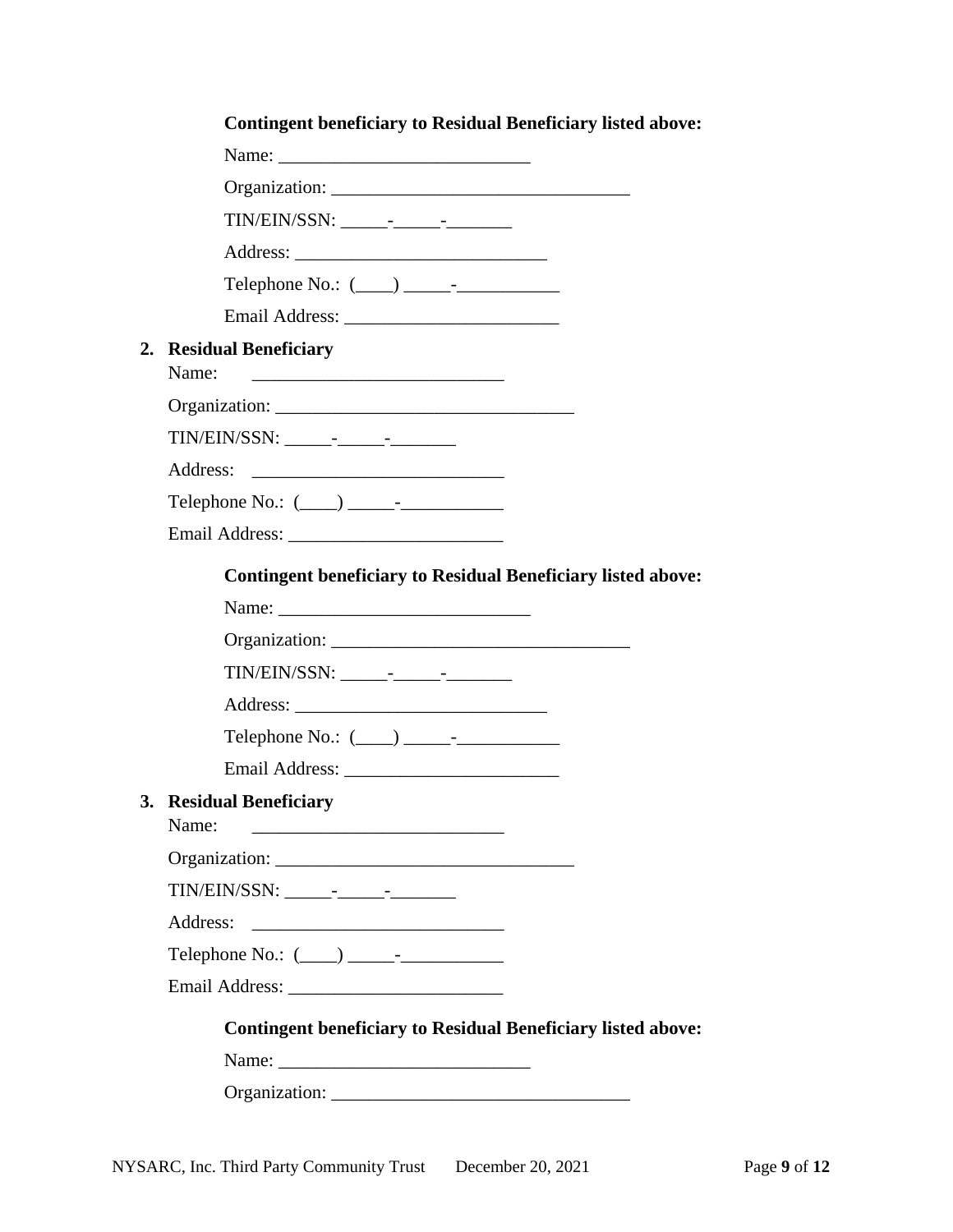| Telephone No.: $(\_\_\_\_\_\_\_\$ -                                                                                                                        |
|------------------------------------------------------------------------------------------------------------------------------------------------------------|
|                                                                                                                                                            |
|                                                                                                                                                            |
| 4. Residual Beneficiary<br>Name:<br><u> 1986 - Johann Stein, fransk kampens og det forskellige og det forskellige og det forskellige og det forskellig</u> |
|                                                                                                                                                            |
|                                                                                                                                                            |

Telephone No.:  $(\_\_\_\_\_\_\_$ 

Email Address:

#### **Contingent beneficiary to Residual Beneficiary listed above:**

| Telephone No.: $(\_\_\_\_\_\_\_\_\_$ |  |
|--------------------------------------|--|
|                                      |  |

Please note: The Donor may update their Residual Beneficiary designation annually if requested unless there is a life-changing event that qualifies for an immediate change. Upon the passing of the Donor, no changes to the residual or contingent Beneficiary designation is permitted.

In the event that the Donor fails to name any Residual Beneficiary, or no named Residual Beneficiary survives the Beneficiary, any amounts remaining in the sub-trust account will be retained by NYSARC, Inc. Third Party Community Trust. The Trustee shall use due diligence to locate all Remaindermen designated in the Joinder Agreement or approved subsequent written notice. If a Remainderman still cannot be located after twelve months, he or she shall be treated as if he or she predeceased the Beneficiary.

#### Contributions/Deposits:

- a. All contributions made to the sub-trust account will be held and administered pursuant to the provisions of the **NYSARC, Inc. Third Party Community Trust** and as amended which are incorporated herein by reference.
- b. The Trustees shall have the sole and absolute right to accept or refuse additional deposits to the sub-trust account.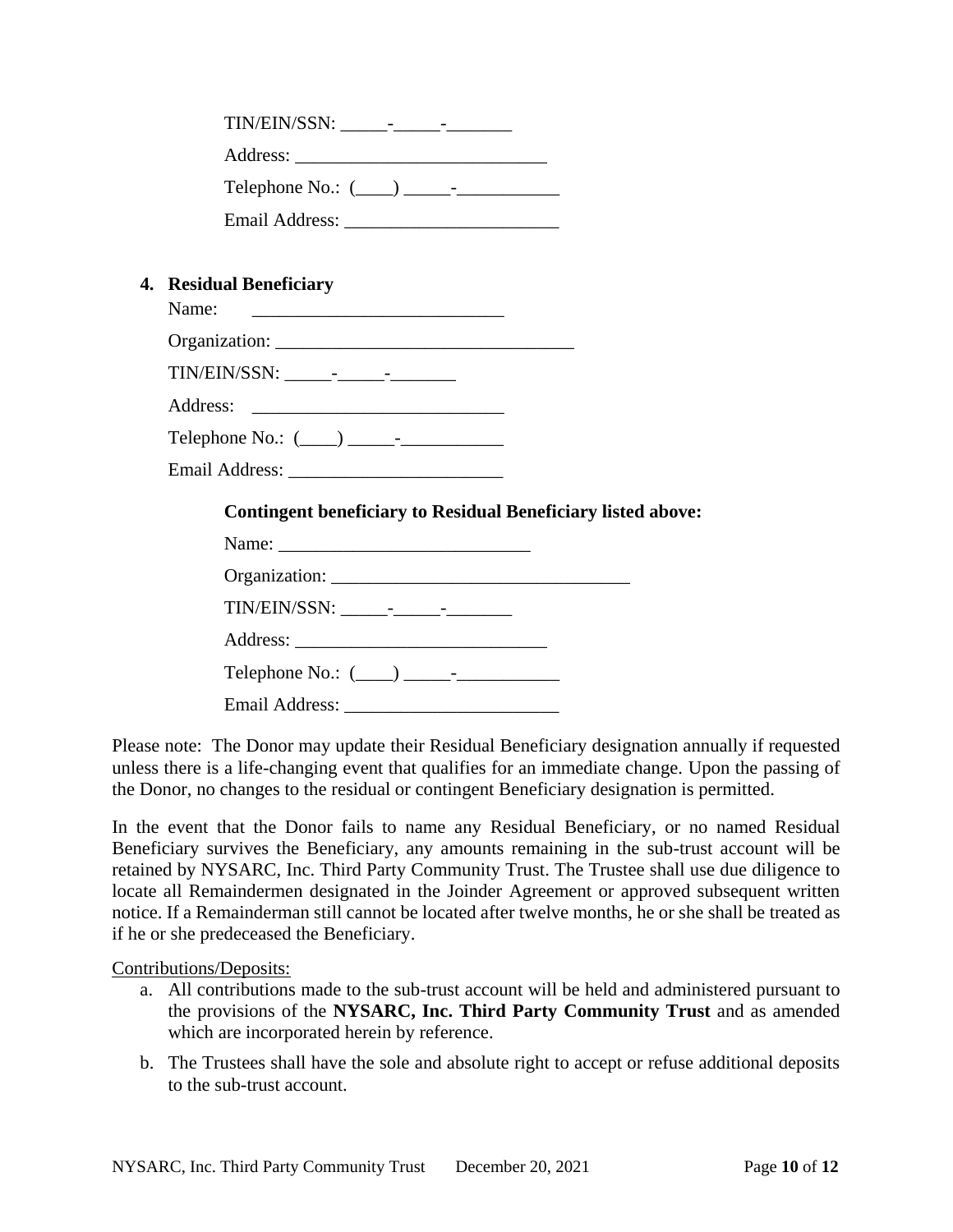c. In the event the sub-trust account has a zero (\$0) account balance for sixty (60) or more consecutive days, the Trustee shall retain the right to close the sub-trust account. Please be advised that the Trustee may continue to charge administrative fees for the management of the sub-trust account prior to its closure. In the event that the Donor(s) wishes to re-open a sub-trust account, the Donor(s) may be required to pay any outstanding administrative fees stemming from the prior sub-trust account. Additionally, the Donor(s) shall be required to pay a new enrollment fee when re-opening a sub-trust account.

#### Disbursements:

- a. All disbursement requests shall be reviewed and approved on an individual basis.
- b. Disbursements for expenses incurred more than 90 days prior to submission of a disbursement request form shall not be paid.
- c. The Trustees, in their discretion, have determined that disbursements for the following items shall not be paid: purchases of firearms, alcohol, tobacco, items relating to illegal activity, bail, or restitution.
- d. All disbursements shall be made at the sole and absolute discretion of the Trustee.

#### Taxes:

- a. The Donor(s) acknowledges that contributions to the **NYSARC, Inc. Third Party Community Trust** are not tax deductible as charitable gifts, or otherwise.
- b. Sub-trust account income may be taxable to the Beneficiary.

#### Situs:

The sub-trust account created by this Agreement has been accepted by the Trustee in the State of New York and will be administered by **NYSARC, Inc.** and a financial institution in the State of New York. The laws of the State of New York shall govern the validity, construction, and all rights under this Agreement. The situs of this Trust for administrative, account and legal purposes shall be in the County of Albany, the County where the majority of meetings concerning establishment of the Trust occurred.

#### Invalidity of any Provision:

Should any provision of this Agreement be or become invalid or unenforceable, the remaining provisions of this Agreement shall be and continue to be fully effective.

#### **By signing below, you affirm that you understand and agree to the following:**

**I have received and read a copy of the NYSARC, Inc. Third Party Community Trust Master Trust prior to the signing of this** *Joinder Agreement* **and acknowledge that I understand the contents thereof. I also understand that said document may be amended from time to time. I have been provided with the applicable fee schedule and the Information & Procedures narrative and acknowledge that I understand the contents thereof. I also understand there may be changes from time to time.**

**I, Donor(s) am entering into this Joinder Agreement voluntarily and acting on my own free accord.**

**The Donor(s) acknowledge(s) that the Beneficiary is disabled as defined in EPTL 7-1.12**

**Under penalty of perjury, all statements made in this document are true and accurate to the best of my knowledge.**